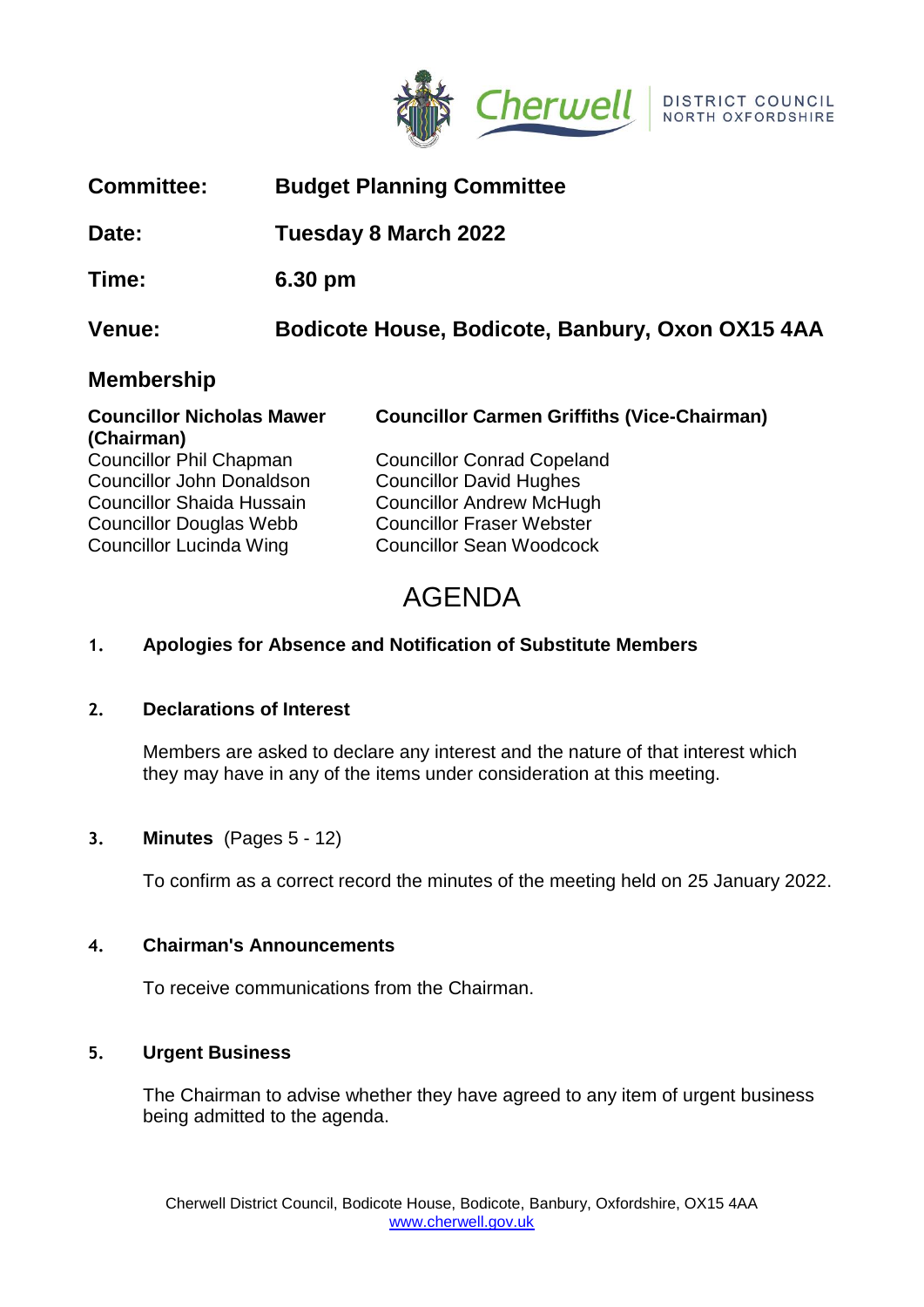# **6. Monthly Performance, Finance and Risk Monitoring Report** (Pages 13 - 52)

Report of Director of Finance

### **Purpose of report**

This report summarises Cherwell District Council's (CDC's) forecast revenue and capital outturn position for 2021/22 as at January 2022 to give the Committee the opportunity to consider the financial aspects of the report.

### **Recommendations**

1.1 To note the contents of the report.

# **7. Review of Committee Work Plan**

The Assistant Director of Finance to give a verbal update on the Committee Work Plan for 2022/2023.

The next meeting of the Committee will be on Tuesday 7 June 2022.

# **Councillors are requested to collect any post from their pigeonhole in the Members Room at the end of the meeting.**

# **Information about this Meeting**

### **Apologies for Absence**

Apologies for absence should be notified to [democracy@cherwell-dc.gov.uk](mailto:democracy@cherwell-dc.gov.uk) or 01295 221591 prior to the start of the meeting.

### **Declarations of Interest**

Members are asked to declare interests at item 2 on the agenda or if arriving after the start of the meeting, at the start of the relevant agenda item.

# **Local Government and Finance Act 1992 – Budget Setting, Contracts & Supplementary Estimates**

Members are reminded that any member who is two months in arrears with Council Tax must declare the fact and may speak but not vote on any decision which involves budget setting, extending or agreeing contracts or incurring expenditure not provided for in the agreed budget for a given year and could affect calculations on the level of Council Tax.

# **Evacuation Procedure**

When the continuous alarm sounds you must evacuate the building by the nearest available fire exit. Members and visitors should proceed to the car park as directed by Democratic Services staff and await further instructions.

# **Access to Meetings**